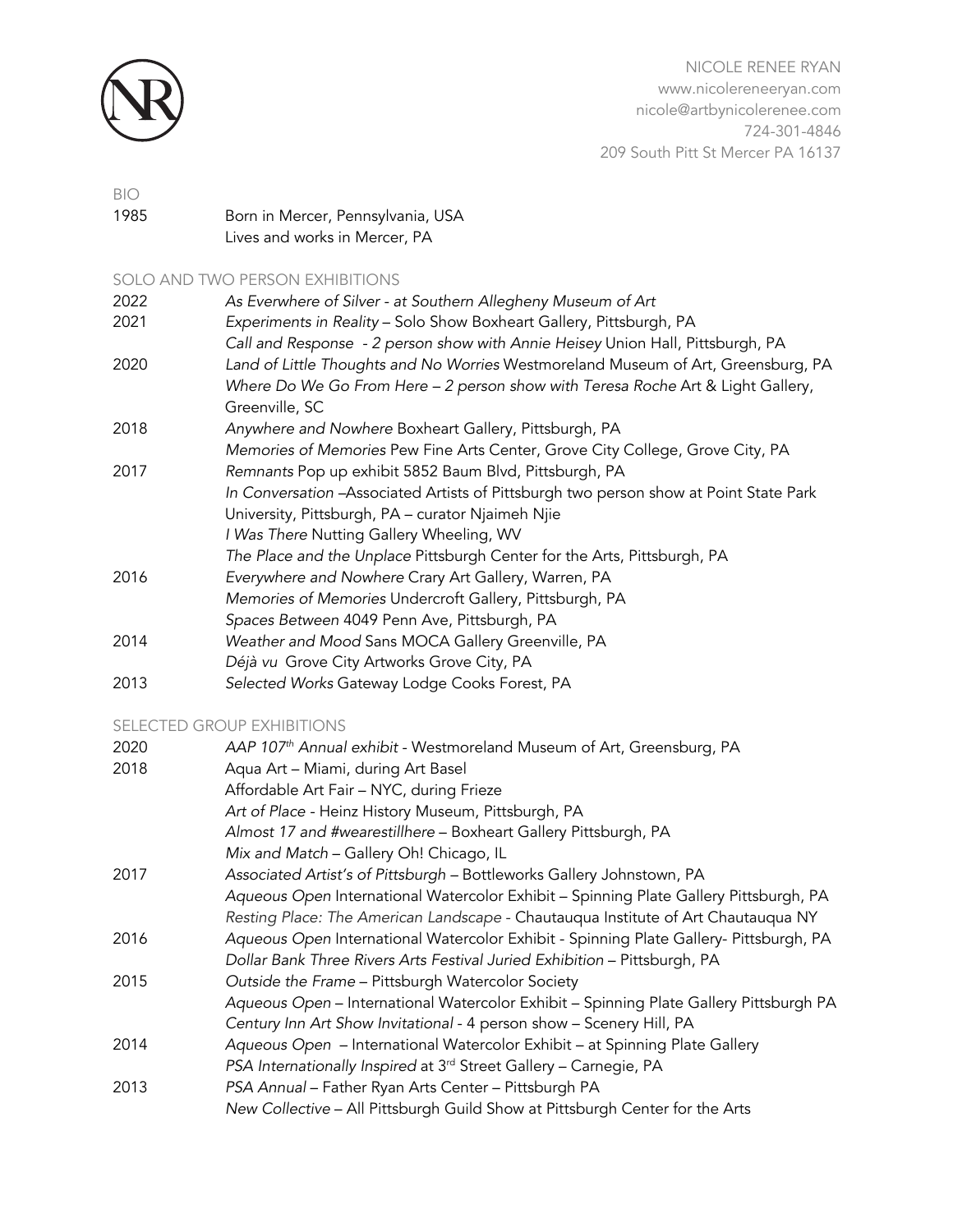

NICOLE RENEE RYAN www.nicolereneeryan.com nicole@artbynicolerenee.com 724-301-4846 209 South Pitt St Mercer PA 16137

*Aqueous Open* – International Watercolor Show – Third Street Gallery Pittsburgh PA 2012 *Westmoreland Art Nationals Juried Exhibition* – Westmoreland, PA *39th Hoyt Regional Juried Art Exhibition* – The Hoyt Institute of Fine Arts New Castle, PA *74th Area Annual Artists Annual Juried Exhibition* – The Butler Institute of American Art

#### PUBLIC ARTWORKS

| 2019 | CATA Bus stop mural - Meadville PA                                                        |
|------|-------------------------------------------------------------------------------------------|
| 2018 | Pittsburgh Airport Installation at Gate B27                                               |
| 2016 | Series of two murals in the strip district 18 <sup>th</sup> St. between Smallman and Penn |
|      | Sidewall Mural - Bloomfield PA January                                                    |
| 2015 | Mercer Mural - Mercer Railroad Station                                                    |

## AWARDS / RESIDENCIES / FELLOWSHIPS

| Flight School Fellowship - Pittsburgh Filmmakers and Center for the Arts |
|--------------------------------------------------------------------------|
| Pittsburgh Emerging Artist of the Year nominee for 2016                  |
| VCCA - Virginia Center for the Creative Arts Fellowship                  |
| The Art Student's League of New York Residency at Vytlacil               |
|                                                                          |

#### BIBLIOGRAPHY

| 2022 | Latrobe Bulletin - "SAMA celebrates 25 years with 'As Everywhere of Silver' exhibition<br>May 18 2022                           |
|------|---------------------------------------------------------------------------------------------------------------------------------|
|      | Pittsburgh Post Gazette - "Can Art Heal" - March 20 <sup>th</sup> 2022                                                          |
| 2020 | Shout Out Atlanta – "Meet Nicole Renee Ryan artist" – September 29 <sup>th</sup> 2020                                           |
|      | Art & Light Gallery owner collaborates with Pittsburgh artist on new exhibit - Greenville<br>Journal, Aug 27 <sup>th</sup> 2020 |
| 2019 | Distinctive Art and It's Creators - The Sharon Herald Oct 13 <sup>th</sup> 2019                                                 |
|      | Mercer welcomes two new inductees into Alumni Hall of Fame - Record Argus May 2 <sup>nd</sup>                                   |
| 2018 | Voyage ATL Magazine "Meet Nicole Ryan"                                                                                          |
| 2017 | VACI's 'Resting Place" reminds us that "this country, regardless of its struggles, is home                                      |
|      | Resting Place: The Chautauquan Daily                                                                                            |
|      | Potter Loves Creative Artist Interview                                                                                          |
| 2016 | Intersections - The Warren Time's Observer Nov 12th 2016                                                                        |
| 2015 | More Art on The Way - Record Argus Oct 22 <sup>nd</sup> 2015                                                                    |
|      | WFMJ Youngstown TV Interview Mercer Mural September 21st 2015                                                                   |
|      | Art on the Wall, Mural Highlights Local History- The Sharon Herald September 28 <sup>th</sup> 2015                              |
|      | Mercer Art Collective Choses Subject for Mural - Record Argus September 2015                                                    |
|      | Revised Mural Back on Track - Allied News September 2015                                                                        |
|      | North Light Books - Splash 16: Texture - Till It Be Morrow - released June 2015                                                 |
|      | Pittsburgh Post Gazette, March 7, 2015 - Home & Garden Show designers find                                                      |
|      | inspiration in art.                                                                                                             |
|      | Record Argus, April 16, 2015 - Upcoming Mural Just Part of Group's Efforts to Bolster,                                          |
|      | <b>Beautify Mercer</b>                                                                                                          |
| 2014 | PlayDay - March 5, 2014 - Grove City Artworks Presents Nicole Renee Ryan                                                        |
| 2013 | Record Argus - Sept 28, 2013 - Mercer Artist Awaits Bigger, Better Challenges                                                   |